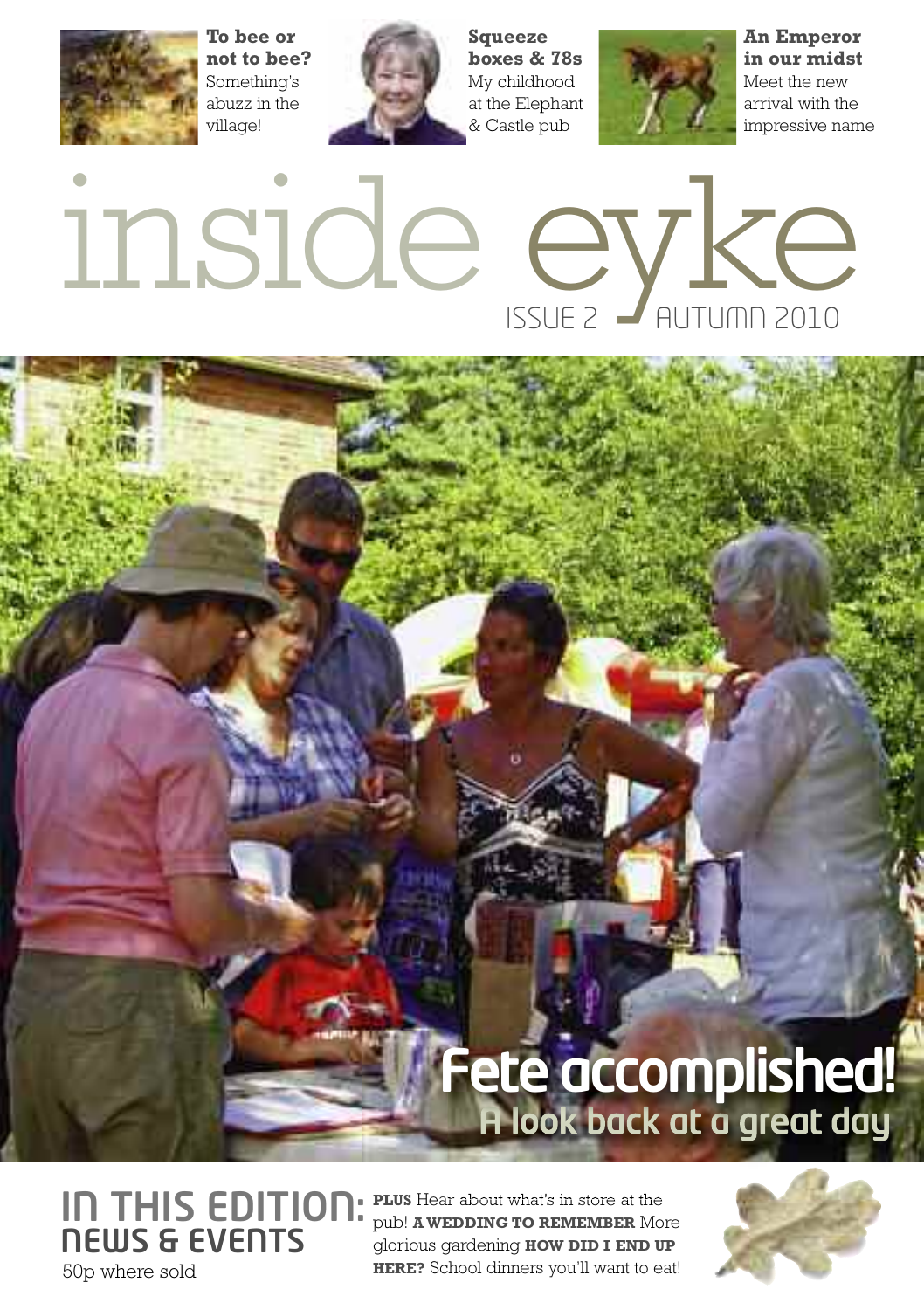Maria Crease

## Mobile hairdresser

Have your hair done in the comfort of your home

Tel 01394 380 541

**SWANN'S NURSEI** Landscaping, Fencing and Forestry Suppliers of high quality 'Sovereign' turf **Open 7 days a week**

For Conifers, Shrubs, Ornamental Trees

Nursery on A1152, Eyke Road Bromeswell, Nr Woodbridge

WOODBRIDGE 01394 460 127 Fax 01394 461 542

### HERITAGE COAST *Cabinet Makers Ltd*

*Kitchens • Bedrooms • Studies*

*Mark Pearce* 07889 993450

Blacklands Cottage Blacklands Lane Sudbourne Suffolk IP12 2AX

www.heritage-coast.co.uk mark@heritage-coast.co.uk



**In print and on the web** 50p where sold

### **ADVERTISE HERE**

For just £20 per issue, four times a year, advertise your business

Contact: insideeyk[e@hotmail.co.uk](mailto:eyke.newsmag@hotmail.co.uk)

inside eyl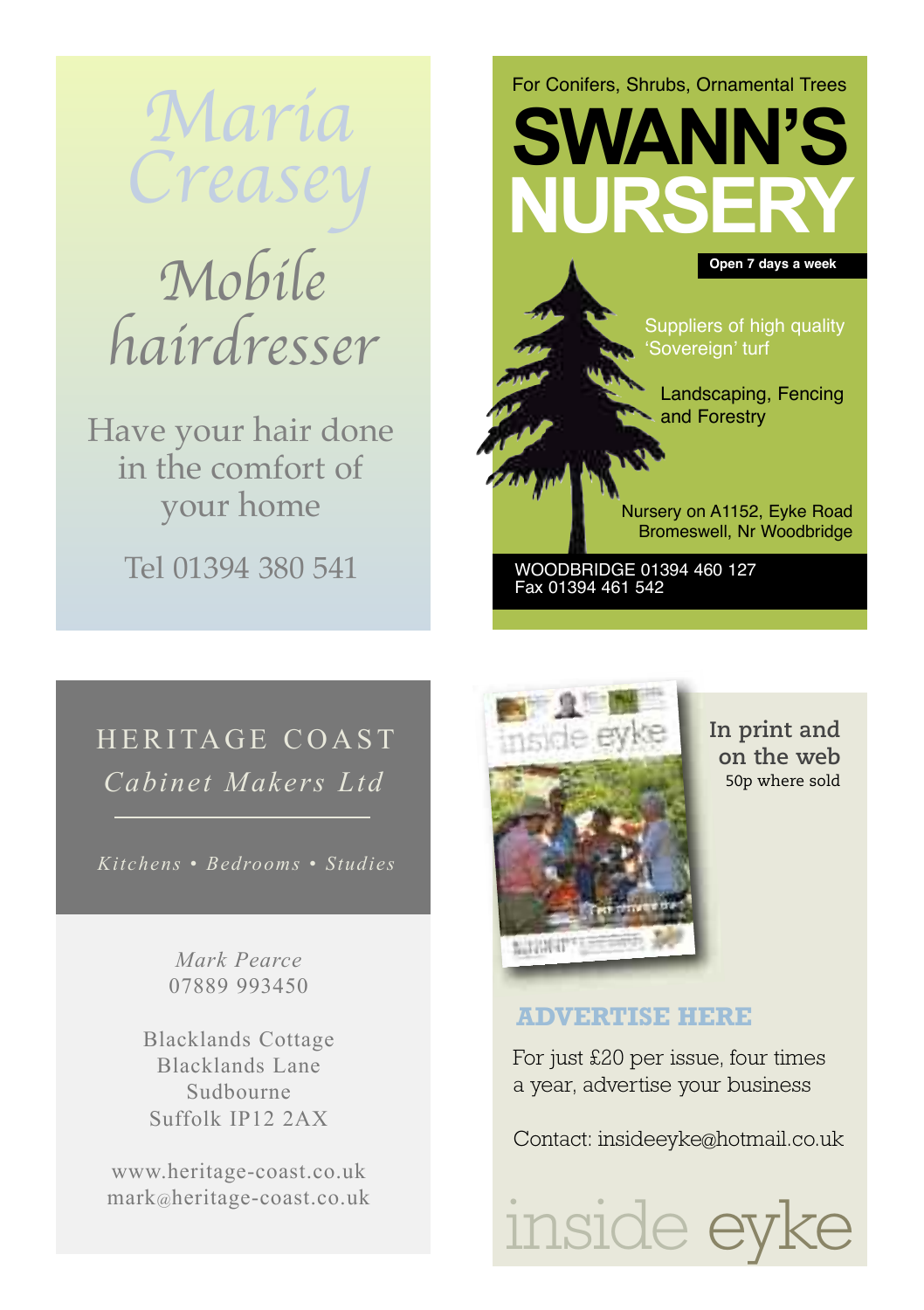## **EDITOR's letter**

It is great news that the first issue of *Inside Eyke* was so enthusiastically received – we heard from delighted folk from as far afield as Brighton and the USA! But, for the magazine to continue we need content and only you the readers can provide that. So, please give us articles on events or your experiences to help create a better community for Eyke.

Suffolk Coastal District Council has now produced its Local Development Framework – LDF.Whatis the LDF you may ask? Well,it is a waffling document filled with'management speak' meaning that SCDC planning authority are replacing the Local Plan with a new set of planning policy guidelines entitled the Local Development Plan.The LDF includes Core Strategy and Development Management Policies setting out visions, objectives and spatial strategies, as well as containing the policies to be used in determining planning applications affecting our part of Suffolk.

However, this LDF will probably be revised as itis based on the Regional Spatial Strategy (RSS) which the coalition government has abolished along with the Infrastructure Planning Commission – basically formed when the government dictated the number of homes planning authorities must build.

Now,the SCDC Local Development Plan is not likely to hit the bestseller list in bookshops but from my perusal of the document I came to the following conclusions:

1The documentis high on management speak waffle and lip service but low on positivity and often passes the buck.

2The LDF is based on future predictions yet nowhere does it say how these predictions were determined - did the local fortune teller drop into the office?!

3 Concerns about how the local infrastructure has been addressed.The infrastructure including water supply/

sewage, green infrastructure, flood defences, roads and transport, national health and education.There appear to be no positive recommendations or projects with regards to these issues. Before building thousands of homes and increasing the industrialisation of Suffolk one would expect that the infrastructure would be a priority issue. For example it is said that the A14 and Orwell Bridge are at 98% capacity at certain times, yet there are proposals to build thousands more houses along with the expansion of Felixstowe docks which is nearing completion.The home building alone will bring more people to the area, thus more jobs must be provided and the infrastructure needs to be addressed in order to do so.If not the quality of life will degrade for all.

For those who haven't nodded off or reached for the remote I need to mention Suffolk Coastal's Scrutiny Committee which is a statutory 'watchdog' ensuring that the Council carries outits responsibilities properly. Suffolk Coastal has received a lot of criticism so I and Isabelle Abu-Hejleh attended the Scrutiny Committee meeting on 21 June. In its report the working party stated that several issues needed to be addressed – from ignoring Parish Council concerns to failure to return telephone calls. However, what was clear but not addressed is that district councillors themselves are part of the planning problem. They often override planning officers' recommendations based on the Local Plan and council policies without clear and transparent reasons.Will SCDC address these issues in order to regain public confidence? Only time will tell.

On a lighter note – I am sure that we are all delighted to see that our local pub is open and wish the new owners John and Karena every success. ✽

Contact for volunteers and contributions to Ron Cushing, 195 The Street, Eyke 01394 460 775 insideeyke@hotmail.co.uk

Next edition December Final date for submissions 1 November 2010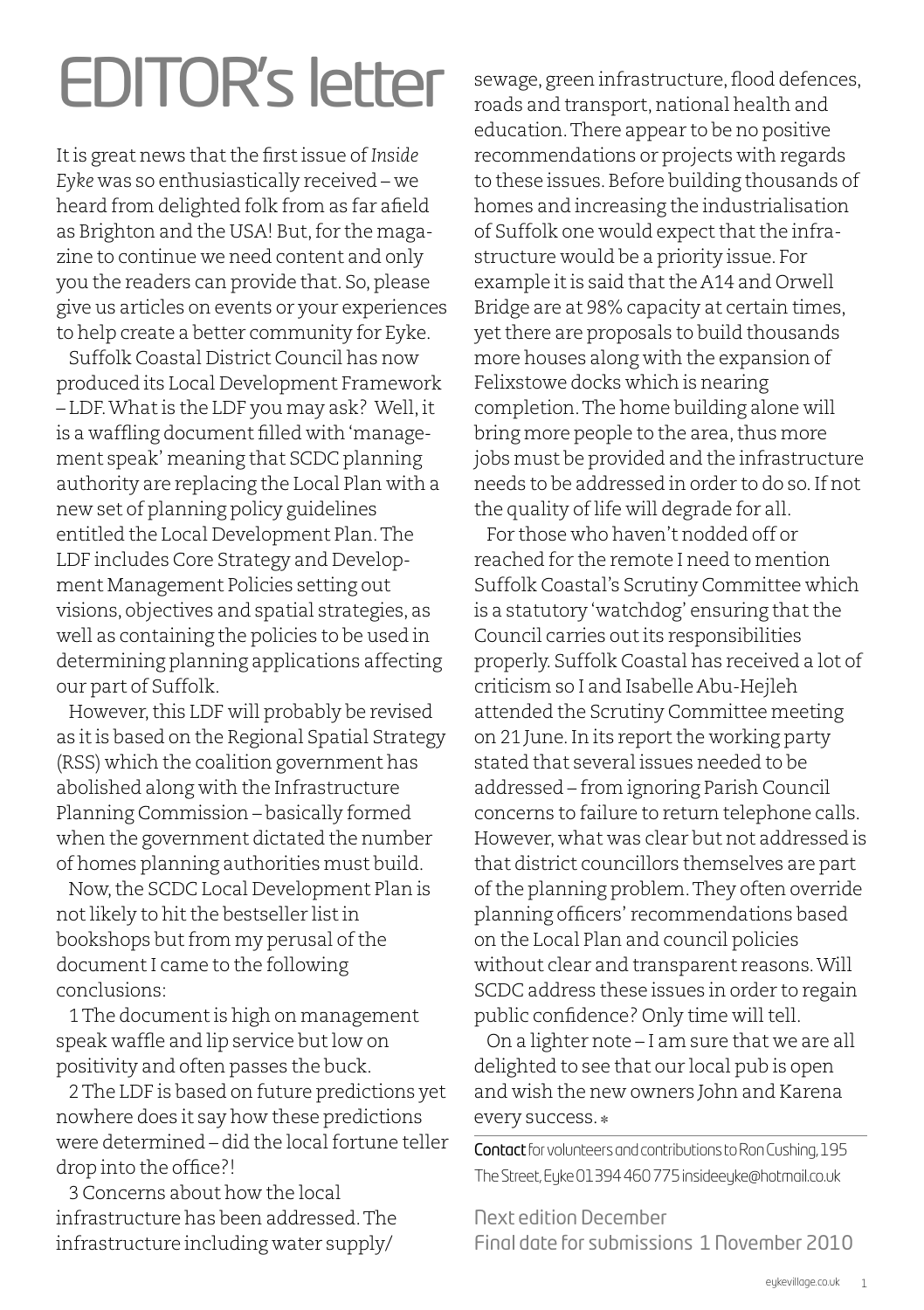## **Letters**

First of all I would like to say how much my sister and I enjoyed'Inside Eyke.'

Our parents were Mr. and MrsWilliam Cook and we lived atthe end ofThe Street, my father was a market gardener and they had six children –Willie, Girlie, Wilfred, Joan, Mona and Neville.All attended Eyke School.

Willie married Nellie King and they lived in Albany Cottage.Nellie now lives near her daughter. Girlie married Nelson Garrett from Bromeswell andWilfred married Doris Swan.

Joan and myself left the village in 1940 to join the NAAFI during the war years and we now live in Brighton. Neville lives in Rushmere St. Andrews.

Unfortunately,Willie, Girlie andWilfred are no longer with us.Joan and I used to visit Eyke four times each year but we are now in our 90/91st years and travelling does not come easy, but we will never forget our happy childhood spentin Eyke.

Wishing you every success in the future.

Mona Jack (nee Cook)



## Bright ideas!

Have you got any ideas or suggestions on making Eyke a better place and a good community? What about the recreation ground? Could better use be made of it? How about a wind turbine generator to sell electricity – this could net £65,000 per year for village funds.

Or would allotments would be a good idea? Give us your suggestions.By 1st November for December issue.

## Photos wanted

Calling all you photo snappers – do you have photos that could go on the magazine cover or in the colour centre spread? If you have any local photos that you think would be suitable email to [insideeyke@hotmail.co.uk](mailto:insideeyke@hotmail.co.uk) or give them to me at 195,The Street.By 1 November for December or later issues.

## Clothing banks

Situated in pre-school's car park so far has raised £500 for the school so please keep donating. Any textiles, bedding, shoes, belts and of course clothes are all accepted.



**» EVENTS** Meetings of the Parish Council are held at the Village Hall and all are welcome to come along. You can read minutes from previous meetings and future agendas by visiting the Eyke village web site at [www.eykevillage.co.uk](http://www.eykevillage.co.uk) – just click Parish News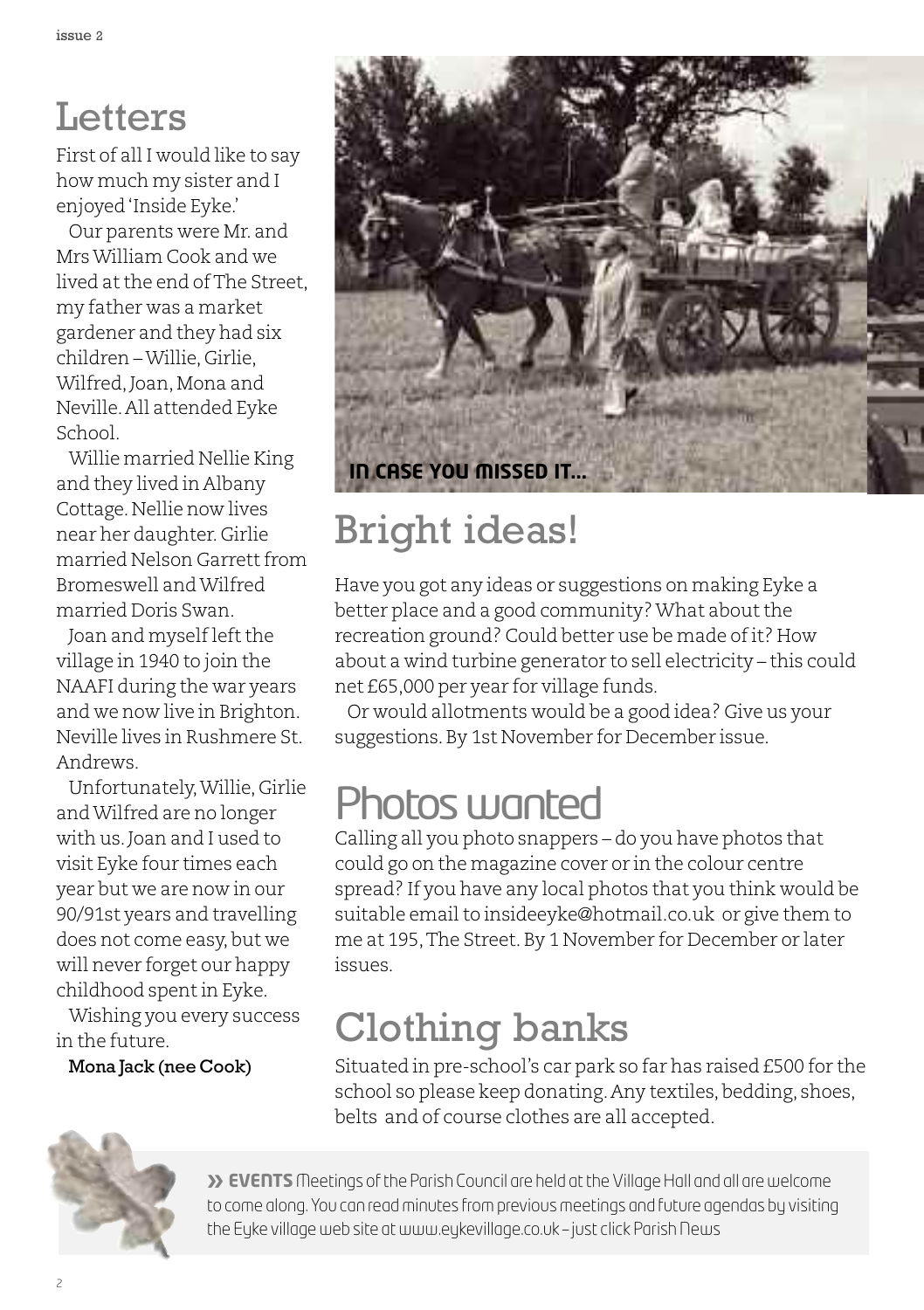



### **StickyToffee pudding Serves 10**

### **Maria Hassan**

 gr S/R flour gr margarine gr soft brown sugar gr chopped dates 2 eggs 300 ml milk tsp vanilla essence tsp bicarbonate of soda

### **For the toffee sauce**

50g margarine 180 gr soft brown sugar

### 170 gr evaporated milk (for a real treat use condensed milk)

Line and grease a baking dish preferably one with a lid (if not foil will do) and warm oven to190 $^{\circ}$ C

In a large saucepan bring to the boil then simmer the milk,dates and vanilla essence. Once the dates have softened (about 10 mins) add the bicarbonate of soda, watch out as itincreases in volume.

Mix together SR flour,margarine, sugar and eggs.

Combine above ingredients and mix well, cover with a lid or foil and bake for around 30 minutes or until springy to touch.

Whilst sponge is cooking gently heat evaporated milk, soft brown sugar and margarine until thickened, being careful it doesn't burn.

When everything is cooked pour over the toffee sauce and serve with ice cream – yummy.

This pudding is a real favourite of the childrens just ask Eleanor Sthuler and Abi Shaw fromWhiteWoman Lane who declared me the "goddess of puddings" after their third helping.....

Next time Oaty Fruit Crunch...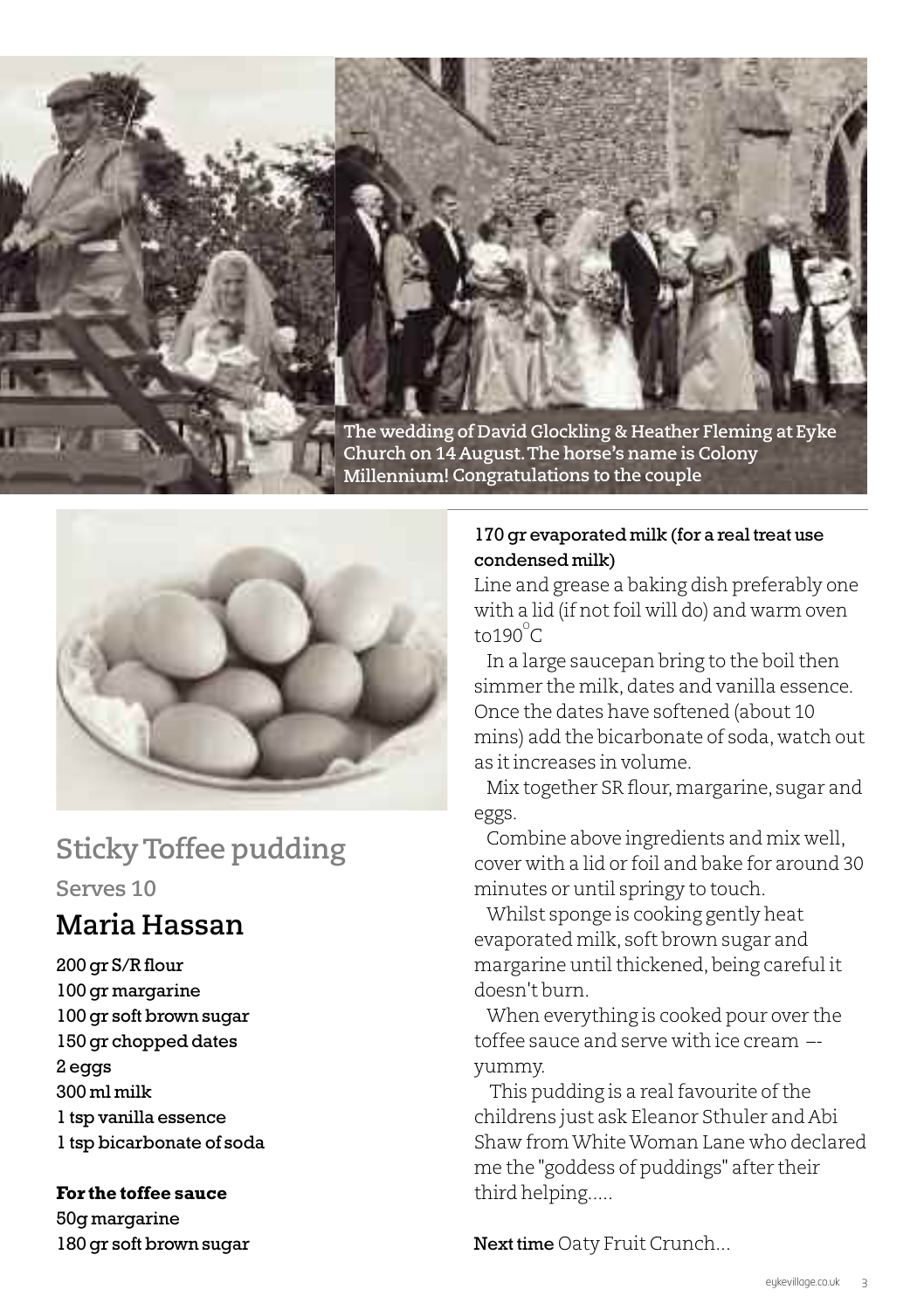issue 2

## Glorious gardening! **Clive Boot**

orning dew and fairy rings on the lawn, and the occasional fungi herald the onset of autumn. For the orning dew and fairy rings on the lawn, and the occasional fungi<br>herald the onset of autumn. For<br>gardener it is the end of one year and the beginning of a new, though increasingly nature seems to have has no clear-cut division. Even if the first sharp frosts appear, there is always the promise of a few soft, warm days, of an Indian Summer.

Over the coming weeks we need to harvest fruit and vegetables and lift or move tender perennials for winter protection; prepare the ground for future cultivations; and consider new planting. So make a start by clearing spent bedding plants to the compost heap and trim the stems of border plants that have finished flowering.

It's also a good time to divide and reestablish overloaded clumps including primroses and polyanthus if they have not been split earlier. Lift dahlias following first frosts. Cut within two inches of base, dry off tubers, remove soil and store in a frost-proof area covered with peat. Gladioli corms are also usually hung to dry before storage, though in this milder part of the world many gardeners leave plants and bulbs in the ground to over winter.I certainly try and save the large double begonias that have been so glorious this summer.

Autumn is often considered a time of shrub plant and transplant. From my experience deciduous or non-evergreens should be planted as soon as possible after their natural leaffall,ie,late October/November, though if the soil is not workable or there are early frosts leave until February or early March. Evergreens, which unlike deciduous shrubs are never completely dormant are best planted in April or even early May, with the exception of the Rhododendron family which can be moved in September.

Once you've cleaned up the herbaceous borders refurbish the beds with humusorganic matter (I use good well-rotted horse manure from the stable on Cracks Lane, mixed with my own compost and a slow acting fertiliser such as bonemeal.) preceded by adding lime if necessary depending on your soils pH level (optimum 6.5 – slightly acid)You're now ready to plant bulbs in earnest!

Crocus, Galanthus, Muscari, Narcissus (the whole daffodil range) can be planted now with Iris,Lilium andTulip following in November. Squirrels like crocuses and mice and rabbits love tulips and bulbs that are planted too shallow.The answer is to plant good and deep - atleasttwice as deep as the bulb is high (Itry and plant my tulips 10in deep to protect from vermin and provide strong stem support). Don't forget in most cases the pointed end of the bulb should be upwards.Bulbs that prefer to be damp in the spring, such as daffodils, fritillaries, bluebells, snowdrops must be deep enough to lie in damp soil if possible. If they dry out they can give up flowering to protect their strength! Finally it pays to buy quality. Small supermarket bulbs are often cheaper butit really does pay to buy from a reputable Dutch or UK grower: Van Meuwen/Walker Bulbs/Clare Bulbs.

For many, winter can seem a rather gloomy time as nights draw in and cooler weather arrives,but September can be a good time to plant containers with colourful winter plants. Stalwarts such as winter pansies, heathers or ivy add interest and dwarf conifers a focal point. Early spring colour can include Primula,Narcissus and Crocus and small shrubs (especially with berries) such as Skimmia can blend with Euonymus to brighten a winter day. For the really unusual, try the ornamental cabbages with pink and green foliage.

What ever the weather, do take the chance to get outin the garden.Autumn can be a wonderful time! Old Adam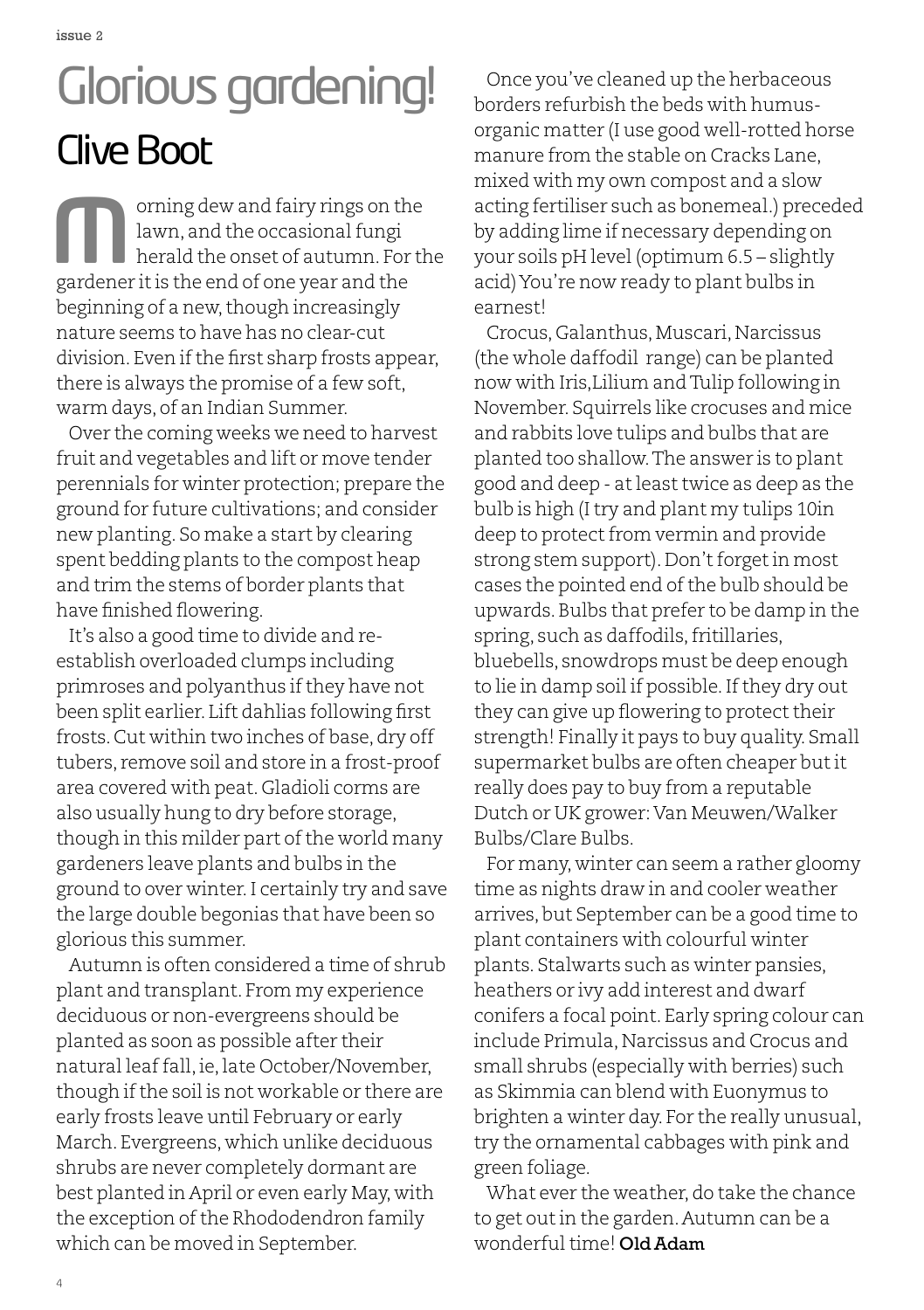## GrowingupattheElephant&Castle **Yvonne Fisk**

My first memories of being a child brought up atthe Elephant and Castle were probably sitting in my pram and playing in the lovely garden and orchard.The gardens were full of flowerbeds and many rose arches leading from one area to another.The orchard is almost unrecognisable today as much ofit was purchased for house building in the 70s. When we were children various fruit trees grew in the orchard, there were eating and cooking apple, pear and greengage trees. Geese and cockerels were also kept around the trees; one of their night houses was the redundant outside loo.This disused loo fascinated us two girls, probably because we had been told to keep out of it! It was quite a large wooden shed with a long thick wooden seat inside with one large and one small hole cut into the wood.

We spent many happy hours in the orchard playing with Flossie our pet goose who would allow us to pick her up and stroke her long neck whilst we tried to push her and the dog, plus several cats,in our dilly cart. Flossie lived a very long life and was a record egg layer.My father told me it was due to the beer wastage she was given to drink at closing time each evening. She waddled nightly a fair distance up to the pub back door for her 10.30pm treat.How did she know the time?

The pub was quite busy, even in the early days, but we were not allowed near the public rooms and had to be upstairs in the sitting room or bedroom before 6pm, opening time.My sister and I would look out of the upstairs windows at the men waiting for the doors to open; many arrived on bikes which they parked along the front rails and between the back door and the fence atthe rear.It was always very noisy and often there was music, singing and dancing.The music was from a squeeze box and accordion, piano and sometimes a flute.The clog/tap

dancing on top of the three-legged wooden beer tables sounded thunderous yet jolly from upstairs.

During the early 50s great changes took place inside and out atthe pub.The house had many alterations – the staircase inside the front door leading to bedroom and attic rooms was removed.A landing was built making all the bedrooms private with their own doors and the bathroom was fitted. Several walls and a passageway were knocked out downstairs, opening up the area to allow drinks to be served more easily to both rooms.

The gardens at the front were replaced with petrol/diesel/oil and paraffin underground tanks.Above ground appeared petrol pumps, various dispensers for oil, etc, and a wooden building with a display window to hold anything for sale from bicycle repair kits to car tyres – of course the old wooden till. Large glass lamps were installed on the petrol pumps and three advertising Fina petrol signs on the roadside.The remainder ofthe garden was soon turned into a car park and before long the forecourt was full of Chevys, Pontiacs, Fairlanes, Plymouths,Jeeps and Corgis, plus many others - all their drivers filling up with petrol or beer.

Accommodation on RAF Bentwaters was insufficient for the number of troops arriving so B&B was used at the Elephant and Castle; I remember the large attic rooms being used dormitory-style for as many as possible.

At that time the pub was maybe at its busiest for many years, packed every lunchtime and night.There was a musical addition in the shape of a dome shaped Juke Box which played vinyl 78s @ 3d per play. The pub then was filled with locals and young American servicemen. ✽ **»** What nextforthe E&C? – page 6 for news!

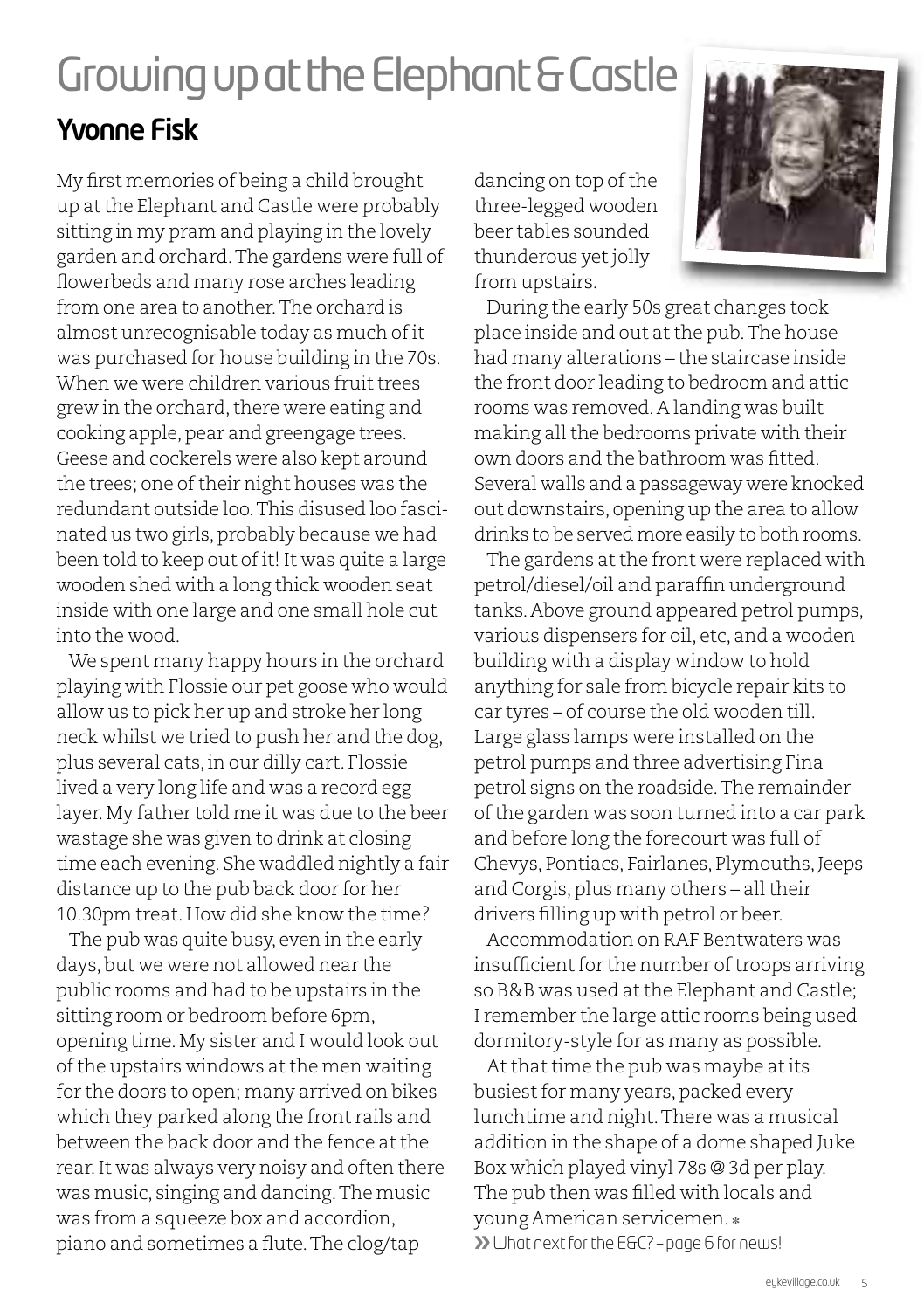

### The Elephant & Castle

### **Our story so far**

e have always wanted to run a country pub and found ourselves searching the market high and low **e** have always wanted to run a<br>country pub and found ourselves<br>searching the market high and low<br>for a pub we both liked and that we could put our mark on.When we came across the Elephant we couldn't believe our luck it was a cracking looking building but most of all a blank canvas for us to build upon.

We both could really see a lot of potential in the pub but were amazed that the pub was shut and in such a rundown condition we started wondering if it was really worth the risk oflosing our money investing in it?

So we started doing some homework on the area and contacted the Eyke website where Katy ran a copy of our email in the village news.We had many responses all of which were positive so we started talking with the agents and solicitors to try and come to a deal that we were happy with and after two months of phone calls, emails and meetings we successfully became the new owners of the pub.

Since getting the keys on the 2 July we have had a rollercoaster of a ride! Everything we touched was broken so after three skips full of rubbish out came the tools and along came the long days and late nights of hard graft.Being from a building and engineering background John decided to carry out all the work himself with the help of good friend

**John, Karena, a camera-shy Tifiny and Jake outside the pub, a work in progress**

Dave and family we got stuck in.

It's been a great sense of achievement seeing how the pub was to how it looks now and also the fact that everyone in the village has been really friendly and always making a point of saying hello and offering their help in anyway.

It seems to us that everyone wants a nice pub to go to and enjoy so we just hope that we have created thatin the work we have done.

Moving forward to the future we will be introducing a new menu oflocally sourced produce in the next couple of months and also a children's play area ready for next year, so the work we are doing will continue for a long time yet and will continue to keep the pub looking great for years to come.

If anyone would like to contact us for any reason please feel free to pop in or you can email us on the new pub email address [theelephantandcastle@hotmail.co.uk](mailto:theelephantandcastle@hotmail.co.uk) and as soon as the new phone lines are installed and we have the new number we will send it out on flyers to all.

Once again thanks to everyone that has either sent us an email or stopped for a chat itis very much appreciated and we hope to see and meet everyone soon.  $\ast$ 

### John and Karena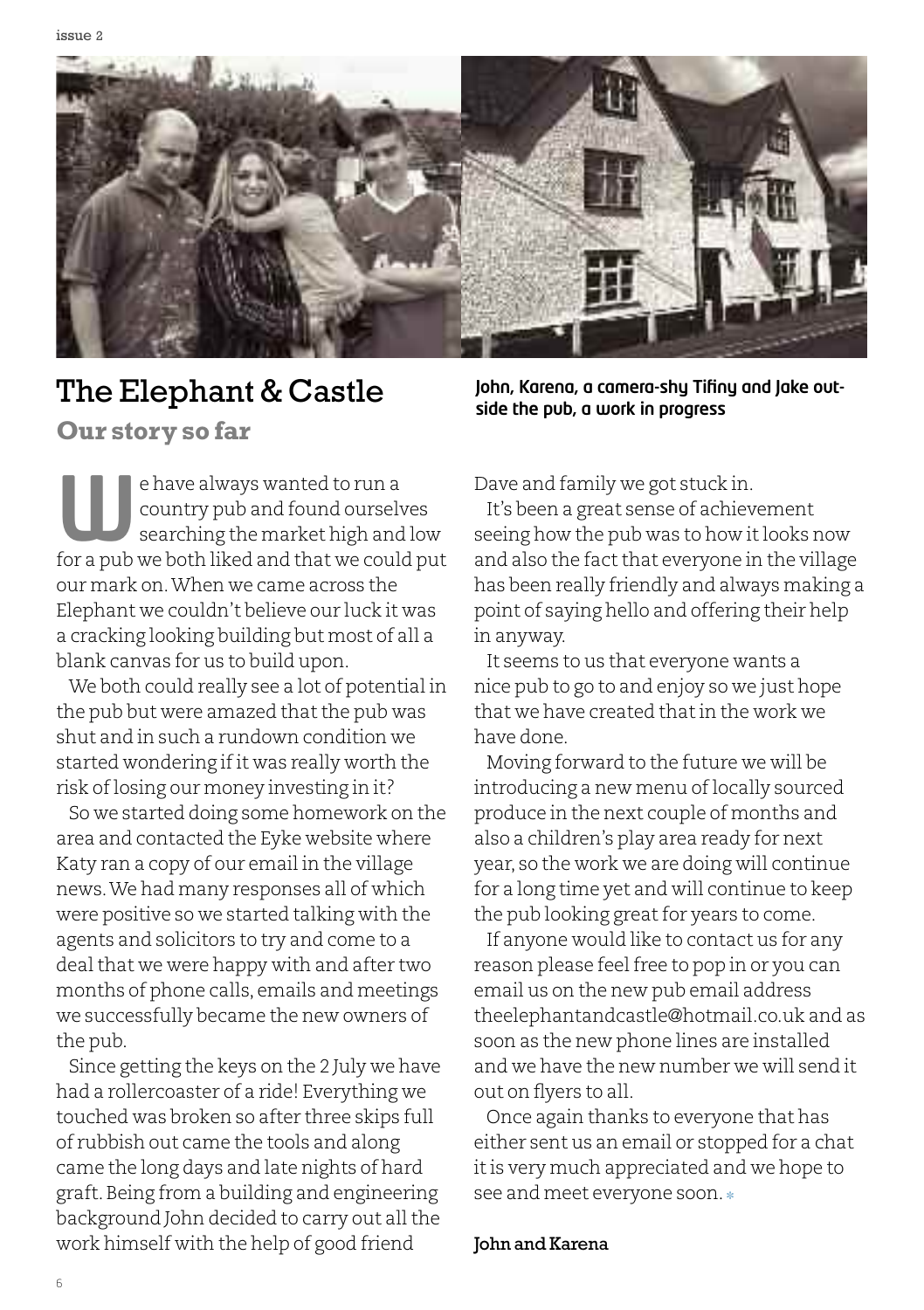

### Parish Council News

If anyone asked me what I felt were the important issues that the Parish Council deals with on a fairly regular basis,

I would have to mention planning matters, traffic in The Street, potholes in the village roads and lanes, footpaths, and other matters which come under the umbrella of keeping the village tidy and attractive - grass cutting, hedge trimming, tree planting and so on. In many cases,matters are debated and reported on to a higher authority – the District or County Council, but certain responsibilities have to be dealt with by the parish council alone: for example, this summer the Parish Council was faced with the very ancient village lawnmower going into a terminal decline.We are very lucky in having a volunteer who cuts the green, and so the Council felt that a fairly substantial new mower was required, at a cost of £469.

On another tack,currently,the Parish Council is being consulted on how well it

feels the planning department at Suffolk Coastal District Council works, and is also being asked to consider a response to the Coalition Government's proposalfor Council Tax Referendums, which could directly impact on the historic freedom for local councils (including parish councils) to set their own spending framework.

These very different responsibilities falling to the Parish Council, made me wonder what sort of things were discussed in years gone by, and amongst others...

In March 1950, the provision of electricity in 'Low Lane' was discussed, and also a circular from the Ministry of Health regarding national action for the Festival of Britain.

In 1960 the allotments were sold. The Parish Council end of year accounts showed a balance of £8:1s:5d (£8.07).

In 1970, the Parish Council pressed for the naming ofthe cul-de-sac containing the bungalows in Church Lane.

In 1980, the Parish Council, through the parish tree planting scheme, planted 30 trees; oaks to mark the forest boundary with the rec. and a line of silver birch. In that year also, the Scheme was approved whereby the Parish Council as trustee took over responsibility for the recreation ground from the church.

In 1990, SCDC Health and Housing asked for help in compiling a list of wells, both redundant and in use, in the parish.

In 2000, matters were put on a proper footing regarding the village green, which is actually owned by Sir Michael Bunbury, but which is maintained by the Parish Council. The Parish Council now signs an annual letter agreeing to look after the green, with the exception of the Turkey Oak, and pay a notional peppercorn rent.

The historic minutes of the Parish Council provide a fascinating insight into the life of the village, and the world beyond.

A great deal changes – but much stays the same! ✽

### Jackie Pooley,Clerk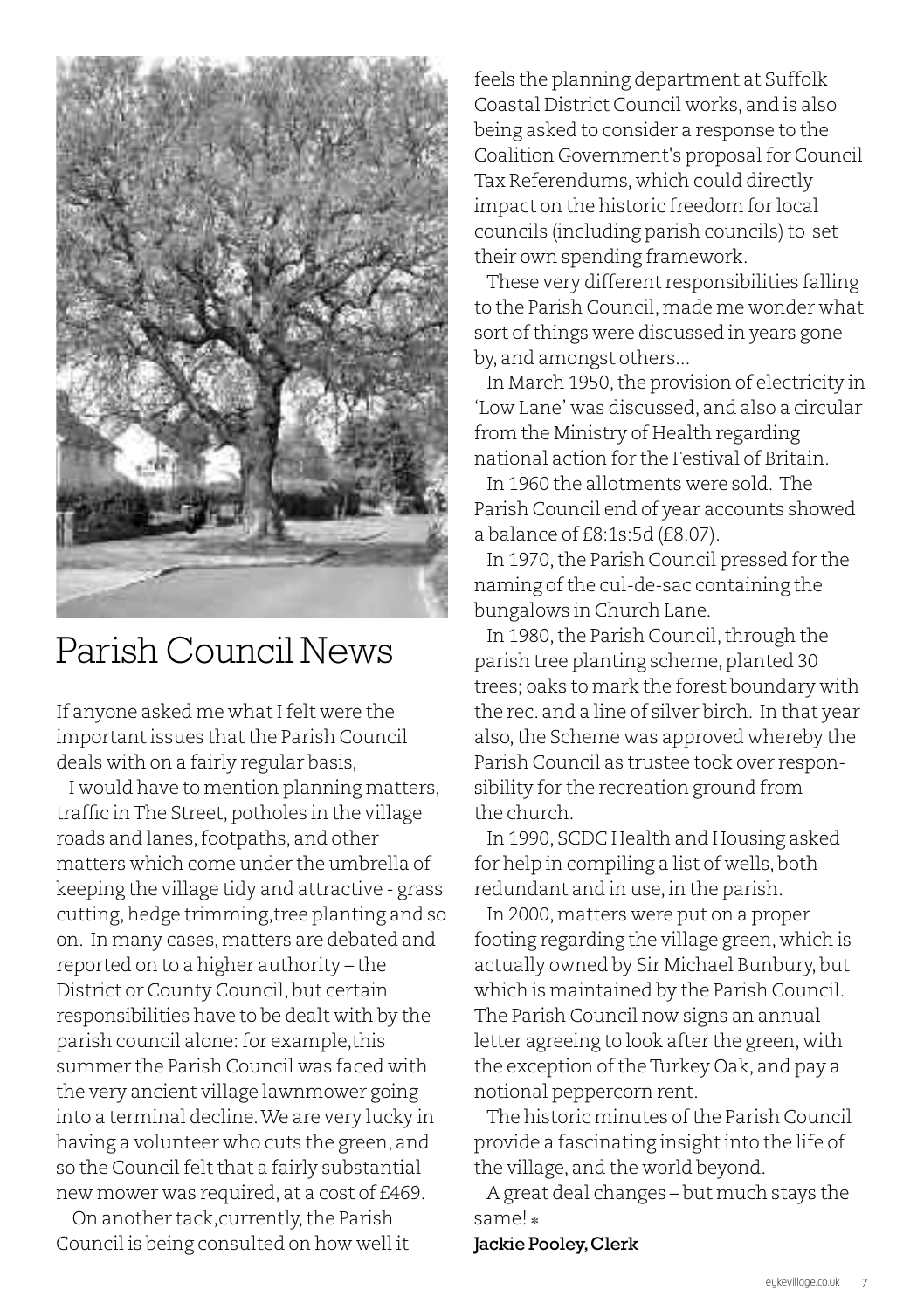issue 2





## Packing a punch

e all know that John and Fiona Fleming love horses, especially the Suffolk Punch, indeed breeding **Example 18 and School School School School School Suffolk Punch, indeed breeding these horses is their life-long passion. The** Flemings have been breeding Punches for three decades but John's fascination began when he was very young. He remembers seeing them at a show as a boy and that's when his love of horses, and the Suffolk, really began.

The Suffolk horse (formerly known as the Suffolk Punch) is as synonymous with England as a red rose.It has taken men into battle and back out again, ploughed the land and pulled logs.With its distinctive chesnut coat(chestnutis traditionally spelt with no t after the s) and short feather-free legs it is known for its great strength and endurance, as well as its willing nature.

The Suffolk is the oldest breed of heavy horse in Britain to existin its original state, dating back further than the 14th century.It is the longest unbroken pedigree of any

breed in the world and any Suffolk alive today can trace its parentage back to 1768 in an unbroken line.

Atits peak there were large numbers in East Anglia and the breed started to move out of the region in the middle of the 20th century. By this time, however, it was almost too late.The sharp rise in food production after the SecondWorldWar quickly led to mechanisation.

The horses were sent to slaughterhouses in droves.By 1966 only nine foals were born. Had it not been for the dedication of a small number of breeders and the Suffolk Horse Society, this animal would have died out.

There are fewer than 450 of breeding age left in the UK today and the breed is rated as category 1 critical on the RBST's watchlist. Increasing the number is no mean feat.As any equine enthusiast knows, horses are not prolific breeders.They have a very long gestation period and are seasonal.The mare's reproductive system is also very fragile.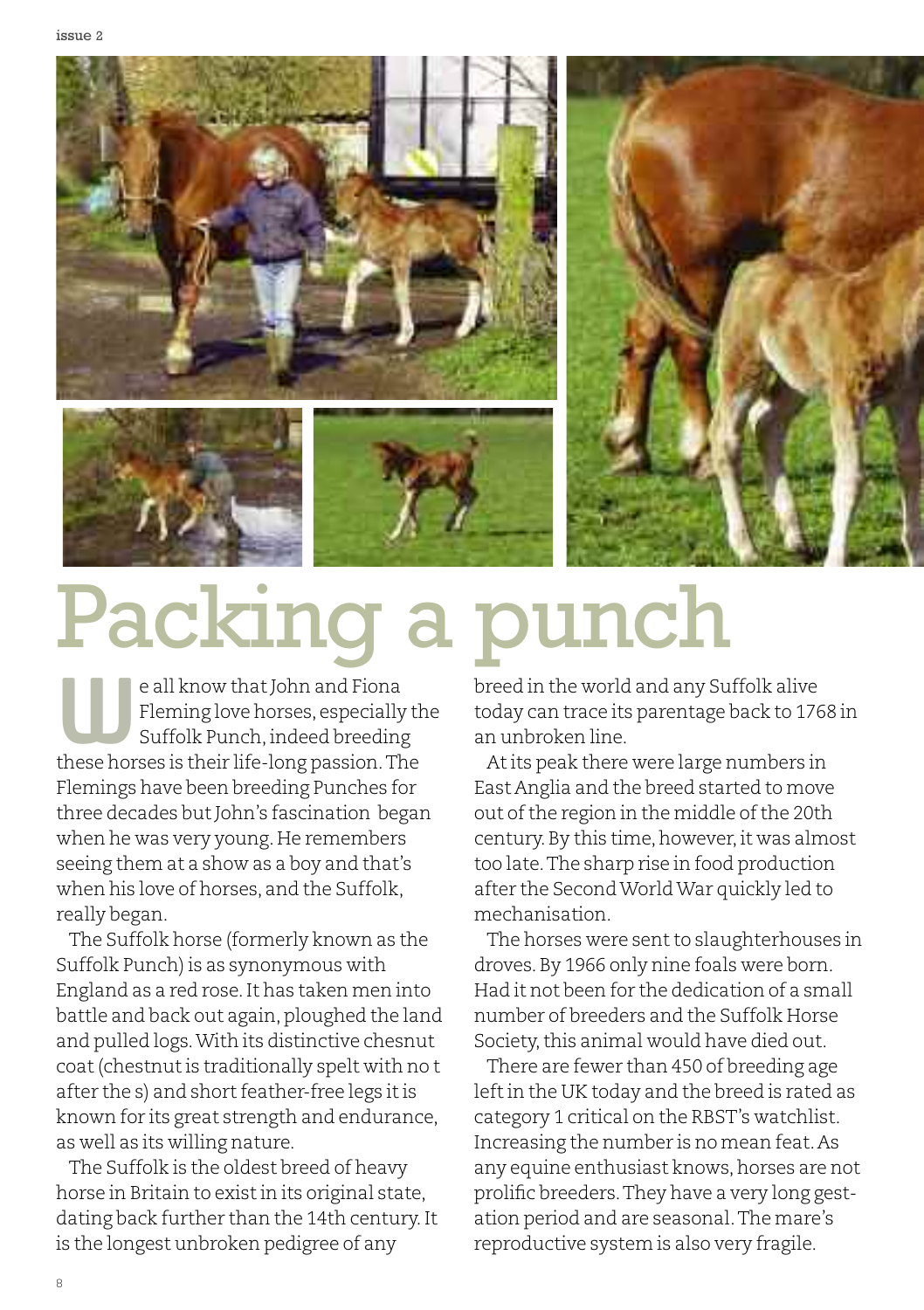

In the 1970s John helped the Hutchinson family, grooming and preparing their Suffolks for show.It was then that he really got to know the breed, discovering that the Suffolk is a special horse. He liked their clean legs and powerful shape as well as their good action and fine temperament.He says that the Suffolk still looks as it did at the beginning of time and not many other heavy horse breeds can say that.

It was through the Hutchinsons that John bought his first mare, Old Bells Gwen. The mare was paired with stallion Leap House Golden Eagle and soon after a colt foal, named Eyke Harvest King, was born. Since then John and Fiona haven'tlooked back.

They have only ever had to buy two females, having tremendous success with Old Bells Gwen's daughter, Old Bells Glenda who foaled ten times.

It hasn't always been roses for the Flemings,however.They came close to giving it all up in the early 1990s when their first filly, two-year-old Golden Charm, died suddenly. Fiona recalls it as a very difficult time because"One day she was a prizewinner, the next day refusing food. It wasn't

Mother Amber & the foal Emperor Visit [Eykevillage.co.uk](http://www.eykevillage.co.uk) for more pictures ofthe Suffolks

like her at all so we knew something was very wrong."The vet came and told them to getto Newmarket where the mare was later operated on,but she died.During the post mortem it was revealed that Golden Charm had been struck down by equine grass sickness, a disease that even today little is known about.

Fiona is philosophical about the challenges of breeding: she knows that a lot of people have a difficult time at the beginning, but if they stick with it they get through their run of bad luck.And sticking with it was exactly what John and Fiona did.

Although John is busy rearing cattle his first love is the Suffolks and there is always plenty of activity down at Mill End.When John and Fiona aren't on the farm, they are active members of the Suffolk Horse Society. Between 1997 and 1999 John served as chairman and in 2006 as president, helping the society go from strength to strength.

The Flemings attend around 14 events every year, never missing a county show. By their own reluctant admittance, there are few prizes the Eyke Suffolks haven't won and they have picked up countless accolades, one of the most prestigious being the Royal Show's Supreme Prize with Eyke Amber, who also won it in 2001. They won the Centenary Cup, which was donated by the Quilter family, over 10 consecutive years. Sadly, they did not win last year....but that was because they did not enter!

The Flemings are modest, but understandably proud of their winners.

Today the Flemings have a total of 12 Suffolks and it's fair to say they are a dab hand at breeding. Fiona says:"There's no doubt these horses get under your skin and stay there." So what's been the Fleming's secret ingredient to breeding the Suffolk horse? "It's quite simple," reveals John."Keep the mares young and they will breed well." Humble to the end! ✽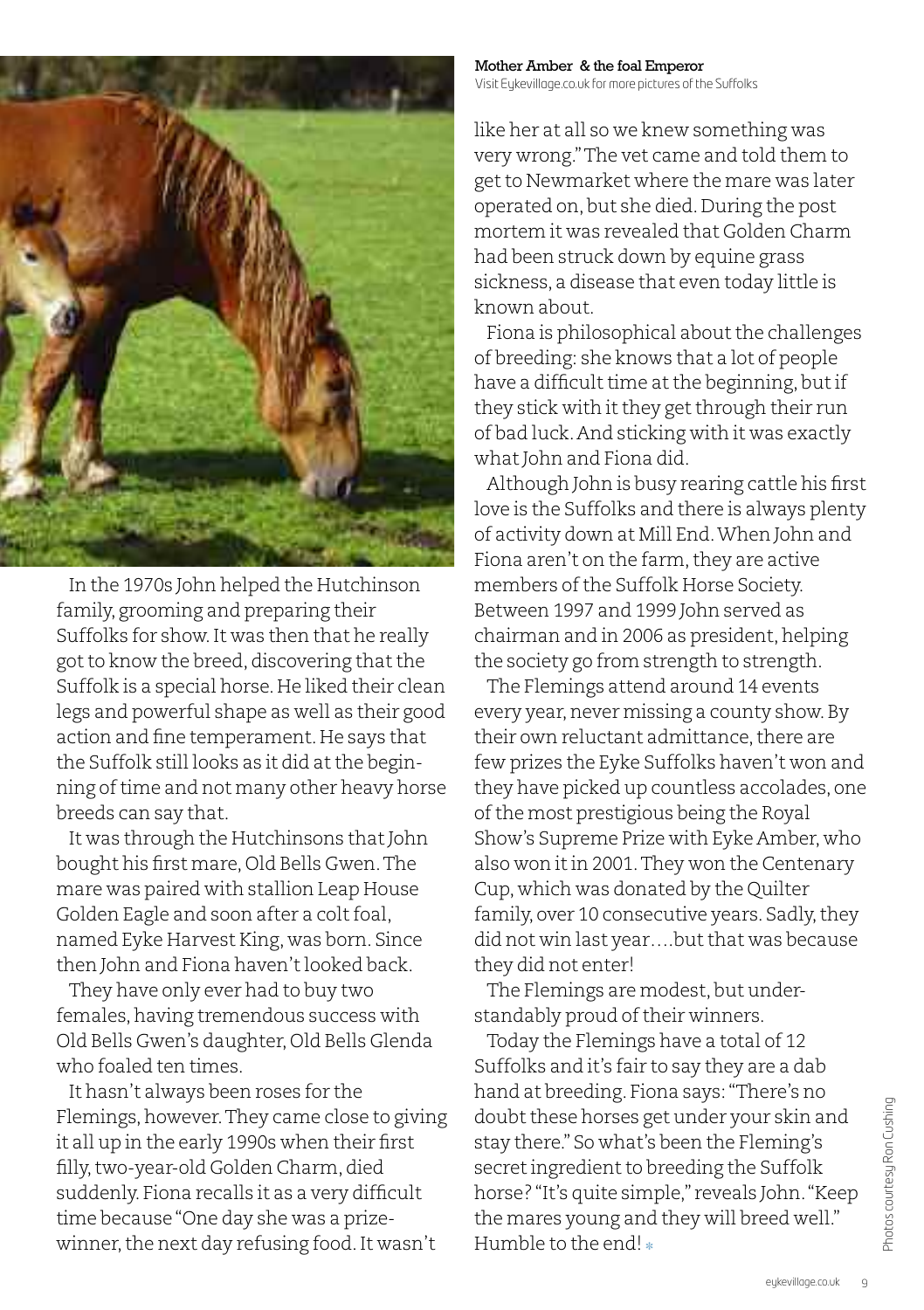## **THEEYKETRAFFIC WORKING PARTY**

#### **IsabelleAbu-Hejleh**



I am aware that the EykeTraffic Working Party line strikes a discordant note with some of our readers.We do on the other hand have the full

understanding and support of a great many.

We are going through turbulent times and the economy and well-being of East Suffolk is atthe forefront of our minds.The creation of jobs in the area is obviously important, not leastin the sphere of agriculture – our county's heritage.

Both metaphorically and physically, Eyke is in a dicey situation. Our village street is at one point so narrow that lorries are seen mounting the pavement to avoid oncoming speeding cars.The road is already overloaded, particularly at times when children are arriving at and leaving school and the many other hazards are known to most of us.Ironically Eyke is in an AONB which should legally be a protected area.

With the new Master plan for Bentwaters to be unveiled (31 August), we met with our District Councillor and Ray Herring, Leader of SCDC, to reiterate our concerns once again.

How developed did they think the site should become? Surely there should be sensible traffic limitations and what about hours of business and limiting vehicle weight?Yes,it was a concern that pedestrians had to share the road with huge lorries.Yes they would think about alternative accesses if realistic.We reminded them that as County Council Highways had said earlier, the cost of this and safety measures in the village could be shouldered by the developers.

Our District Councillor has put herselfin a tricky position. She represents several villages around the site in question and is also a key decision-maker in the local planning department.

When it comes to the new Master plan we hope she will have Eyke's interests very much in mind and give us all the support she can.

We do not want our village degraded and made even more dangerous than it already is. Eyke Street is not just a doormat for whatever lies beyond. Suffolk Coastal District Council – we are relying on you to exercise your duty of care! ✽

### **News from Eyke CEVC Primary**

Staff and children will be returning soon from a much-needed holiday break.

The end of the summer term saw Year 6 pupils enjoying a leavers' sleepover and bbq and a celebratory end of year assembly to which many families came.

The new term will be a time of excitement as 28 new Foundation children join us at four years old! This will mean that the school is doing very well in terms of numbers and should start the academic year with approximately 130 children. Because of this

we have had to make a new class and employ two new members of teaching staff. We welcome Mrs Rowena Doble and Miss Caroline Dunstone to our team.

We will have six classes in school from September; Koalas, Pandas, Tigers, Bears, Leopards and Elephants.There are still spaces for children across the school so do recommend us to friends and family!

You are welcome to join us this term on Friday the 24 September for our Harvest Assembly at 10am and 15 and 16 December for our Christmas performances. ✽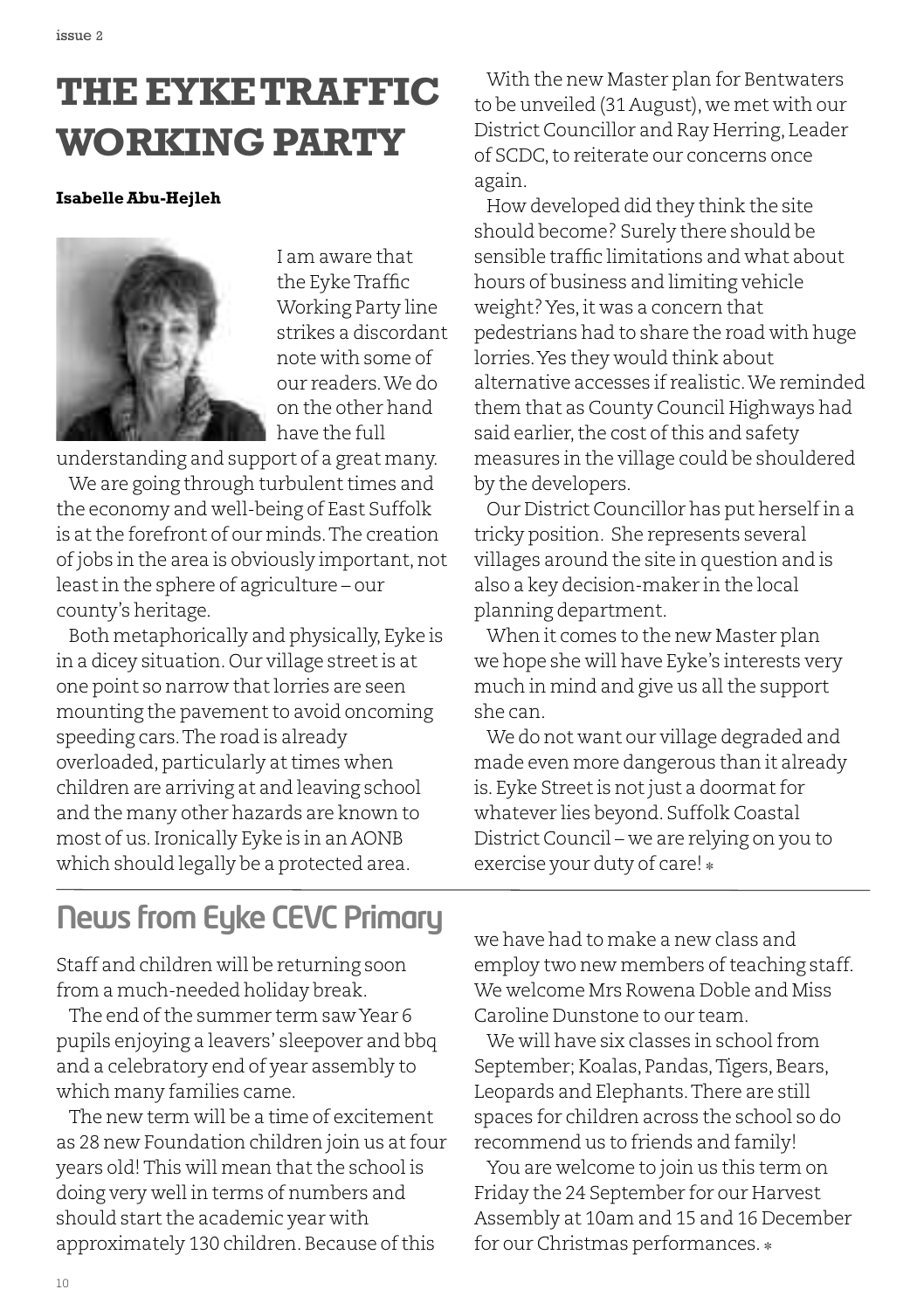## How did I end up here? Part 2

### Resident Ken Cook arrived in Suffolk as aUS airman and,went on to marry a local lass,and never left.He continues his tale of how he came to be a Suffolk lad!

I knew when I stepped off the troop ship at Southampton in August 1955 for an assignmentinWest London thatI was going to like England! At that time England reminded me so much of the small town where I grew up in the southern United

States.My,how times do change! During my three tours in England totalling more than 12 years never did I reside in on-base housing; I always chose to live in the local

I knew when I stepped off the troop ship in August 1955 that I was going to like England!

about 15 to 20 pence and a packet of crisps was five pence. Dreadful! Also, the bases now seemed to be like a small town or city. There was a Base Exchange (like M&S), a Commissary (like Tesco), petrol station, car wash, bank,library, chapel,hospital, cinema, gym, fitness centre and of course the clubs; Airmen's,NCOs and Officers.

For those not familiar with the layout at the time, the left side of the road from Eyke

> towardsTunstall was the 'Domestic Site'.This was where all the family housing and aforementioned facilities were situated.The right side was the'Operations Site'

community among my British hosts.

I knew many men and their families who lived on the bases and never went off base – their entire tour was spent on'Little America' (as the bases were known).Yeah, they went on'vacation' all over Europe but never seemed to become attached to their British surroundings.What a pity – they missed so much of their heritage.

I left London in 1959 and came to RAF Bentwaters in 1965. Prior or to my arrival the 81stWing at Bentwaters/Woodbridge had 'stood-down'the F101 Voodoo aircraft and was awaiting the arrival of the F4C Phantom. I don't believe anyone in the local area will ever forget the Phantom! What a quiet aircraft(HA-HA); and it kept everyone awake and alert for 14 years! They were still here making noise when I returned in 1972.

It was not until 1979 that the A-10 Thunderbolts arrived.They were a much quieter and more environmentally friendly aircraft.In 1972 the changes at Bentwaters (and England in general) since I had leftin 1968 were immediately noticeable to me. Decimalisation had seen off the old shilling and to my dismay a pint of ale was now

where security was much stricter.This was the main runway, aircraft parking areas/ hangars,maintenance/electronics shops. military vehicle compound, weapons storage areas, aviation fuel storage depots and Sentry Dog (K9) kennels. It was one of the largest US bases in Europe.

Presently there is a lot of controversy about traffic and traffic noise through Eyke. I think most 'Old Time' residents would admit that it is a damned sight quieter this past 17 years than it ever was in the previous years!The AF had large'artics' running through the village late at night and early in the mornings because it was easier for them to navigate the narrow roads when traffic was minimal. Couple this with the overhead noise and hey, it's pretty quiet and peaceful today!

I was born and raised in the country and Itoo like the peaceful rural life.Cows mooing, cocks crowing, the good country smells – they are all part of rural life. Heavy traffic and its noise does spoil our solitude, butitis 2010 after all.And it still beats the socks offliving in the town or city!That's the way I see it anyway. ✽

### Ken Cook,Church Lane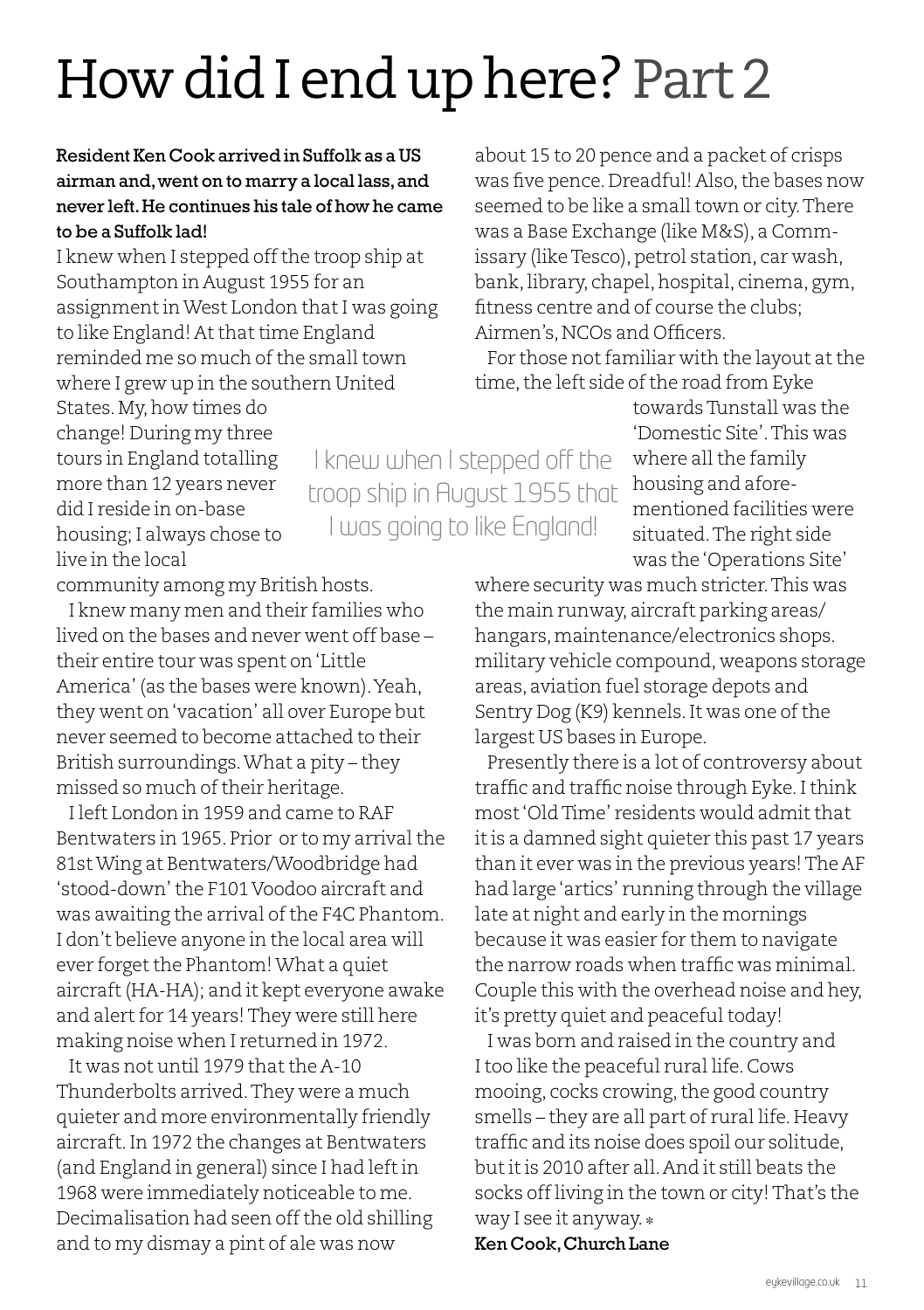## Ann's Corner: still cap one!



Ann continues her tales of nursing, which began in 1951.Here she remembers the treatment ofTB After the poliomyelitis ward where I had been for three months I was transferred to

the tuberculosis ward. Tuberculosis does not always live in the lungs but can getin the bones.The children we treated were

from six to twelve years. IfTB was in their hips or backbones they were strapped onto a carriage for weeks on end ( see photo) and were nursed outside in all weathers.These carriages were constructed to be tilted from left to right every four hours so that the possibility of kidney







salicylic acid – which first came into use in the late 40's. Streptomycin was also used successfully.

TB is on the increase across the world and some 3 million people each year die of it, more particularly in poorer countries. This brings me to 2010.TB was all but eradicated from the UK but is now on the increase, particularly in London and

stones forming was eliminated.The children also had an exclusion diet of no rhubarb, chocolate or strawberries, all of which can turn into stones.The children had a teacher as it was so important that they continued with some form of education.I was not on the ward long enough to see the children leave the hospital but I often wondered what mental scars were left on them in later life.

The treatment for tuberculosis was the opposite from that of poliomyelitis as patients had to have as much rest as possible. Some children were treated with a medication called PAS – para-amino salt of

the major cities.

I often wonder whether any investigations are carried out on immigrants to this country as to whether they are carryingTB.You only need to sit next to somebody on the underground or in a bus during rush hour to be at risk. I must confess that the thought concerns me.Tuberculosis is a serious illness and modern day treatmentis still lengthy – some four months of intense antibiotics followed by several months of further treatment so we still need to take the problem very seriously. ✽ Ann Downing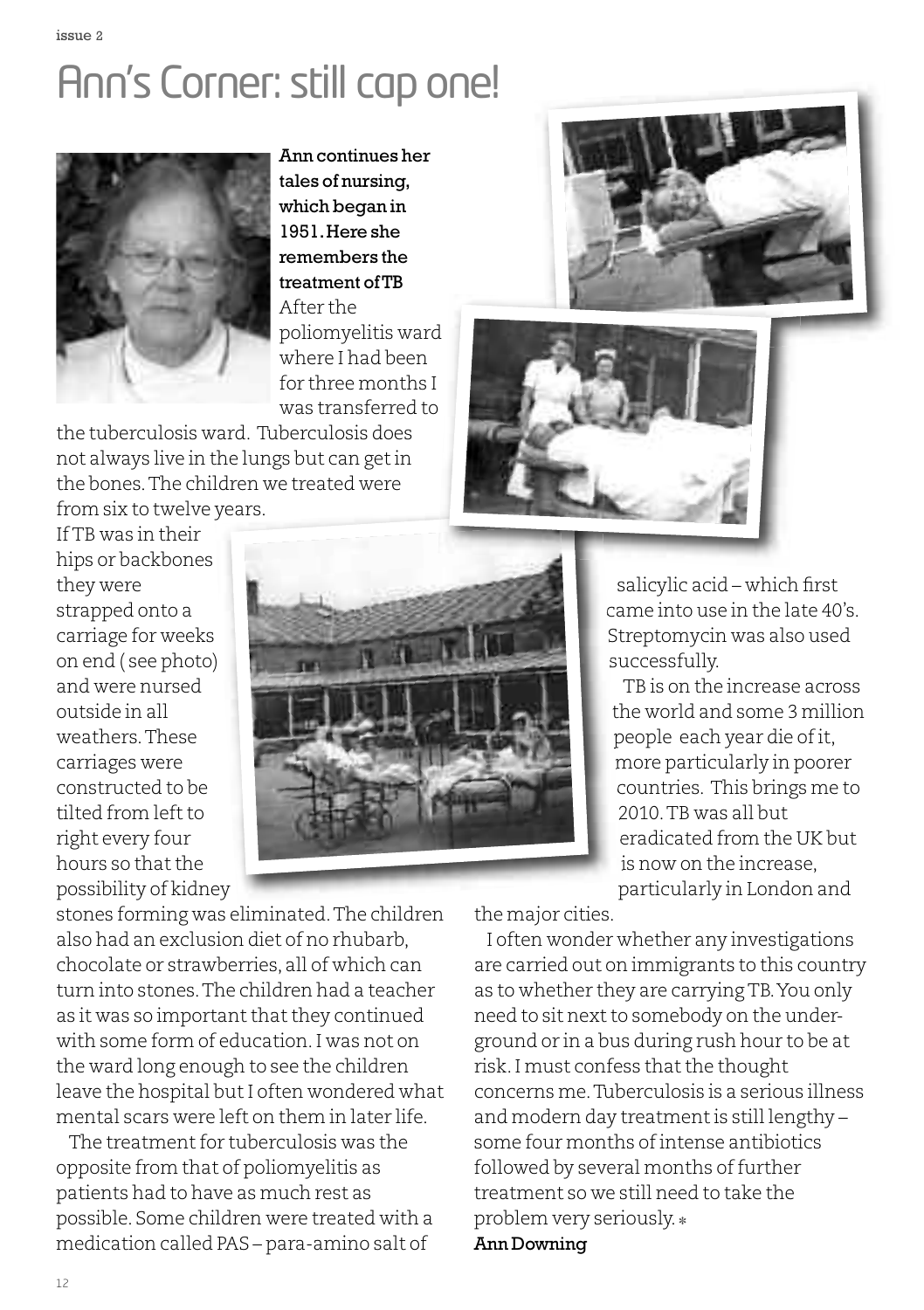

### There was nothing for it but to jump in –I got soaked

American kids from the base went too. One mum gave them a non-stick frying pan to cook sausages in – it came back shiny!"

Betty looked after the village hall while Walter ran the local football team. They remember that MrWallace at The Elephant & Castle taught the village children to swim in the Reeves Hall pool. "He taught me to swim too at Captain Sheepshanks' pool,"Walter recalls. Walter went to work as cowman at Church Farm in 1986 for Vesey Fleming

### Walter & Betty Johnson's memories of Eyke

### **Judy Clements**

Suffolk-bornWalter Johnson came to Eyke with his wife Betty in 1962 as cowman for Mr. Robinson of Sink Farm.They remained in the village for much of their lives, raising five children. "Farm life was different then." Walter remembers."I looked after 75 cows, milking into buckets that were carried to the dairy to be tipped into churns. Sink Farm was the first farm in Eyke to have a proper milking parlour."

"We had perks," Betty says, "like a share of the potato crop, which we bagged up in the fields and pushed home in a double pram.

"There was a huge community spiritin those days,"Betty told me."There were donkey derbys, cricket matches and a football match on Boxing Day on the Rec. There were youth nights, table tennis and dances in the village hall, as well as outings to Felixstowe for the kids.The boys would camp out on the Rec in summer; some of the

and remembers the firstincidence of BSE in East Anglia."Ithought one cow looked sick and when we took her in for milking she started falling about."

He also remembers 27 cows that were drunk from eating fermented barley – they had to be injected to calm them down, as well as six feet of snow in 1990 when the cows were fed kale and sugar beet tops for three weeks."The water meadows flooded a couple oftimes, and I had to getthe cows to higher ground.

"Sometimes the water was so high they had to swim, and once Itook the tractor and it got stuck in the river.There was nothing for it but to jump in – I got soaked."

"More fool you," Betty chides, "you should have took your clothes off!"

Walter and Betty are retired now but they still enjoy life and have a fund of memories to look back on.



**»**Do you belong to a group in the area your neighbours mightlike to hear about.Did you know your events can be advertised for free on the village web site and in the monthly newsletter?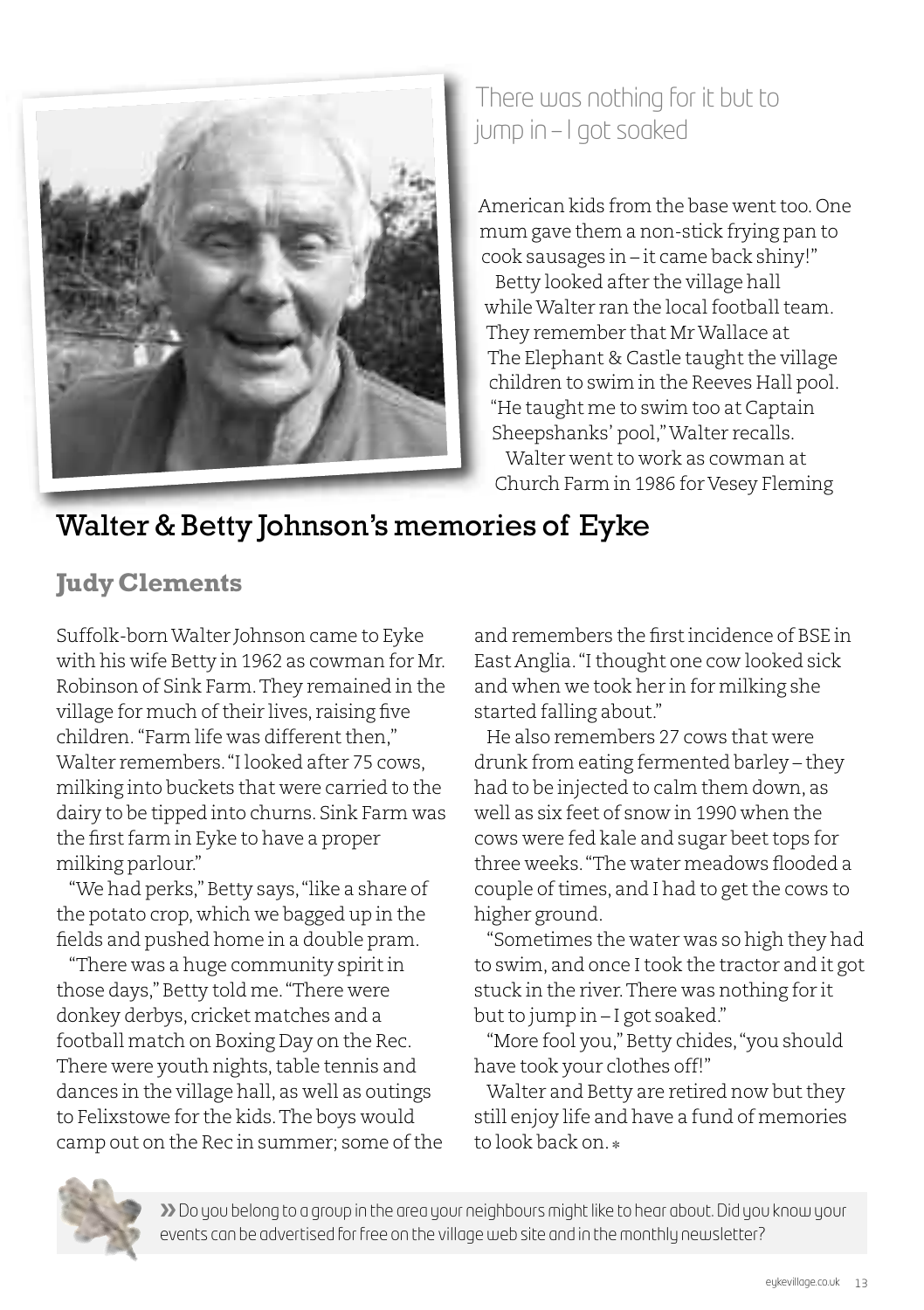





## **Eyke Fete 2010 Michael Fisher**

The annual fete was again held in the garden ofthe Old Rectory thanks to the generosity of the Brigginshaw family.

The weather, on the day, was great but the run up a little less so to the extent, that plans to put up marquees on Friday evening,



had to be put off because of high winds and rain.However, we managed to muster enough bodies on Saturday to complete the task.

Thanks to John Fleming and his truck, tables and chairs were brought from the village hall while all the other items that help to make the day a success gradually came together, so that by 2.30pm we were ready to go.

Crawford Mair and his fellow musicians started playing and the garden very soon filled up with a mixture of villagers and visitors from further afield. Some 350 altogether.

Eyke School provided entertainment, with pupils playing African Drums, ably led by their teacher Mrs Dodd.

There were far too many people involved to name them all but the usual attractions were there with some new. Special mention should be made to the competition to identify items from yesteryear which was put together by Ann Downing and a friend and which was a great success.

The total raised was just under £1700 which is shared equally between the church and village hall. ✽

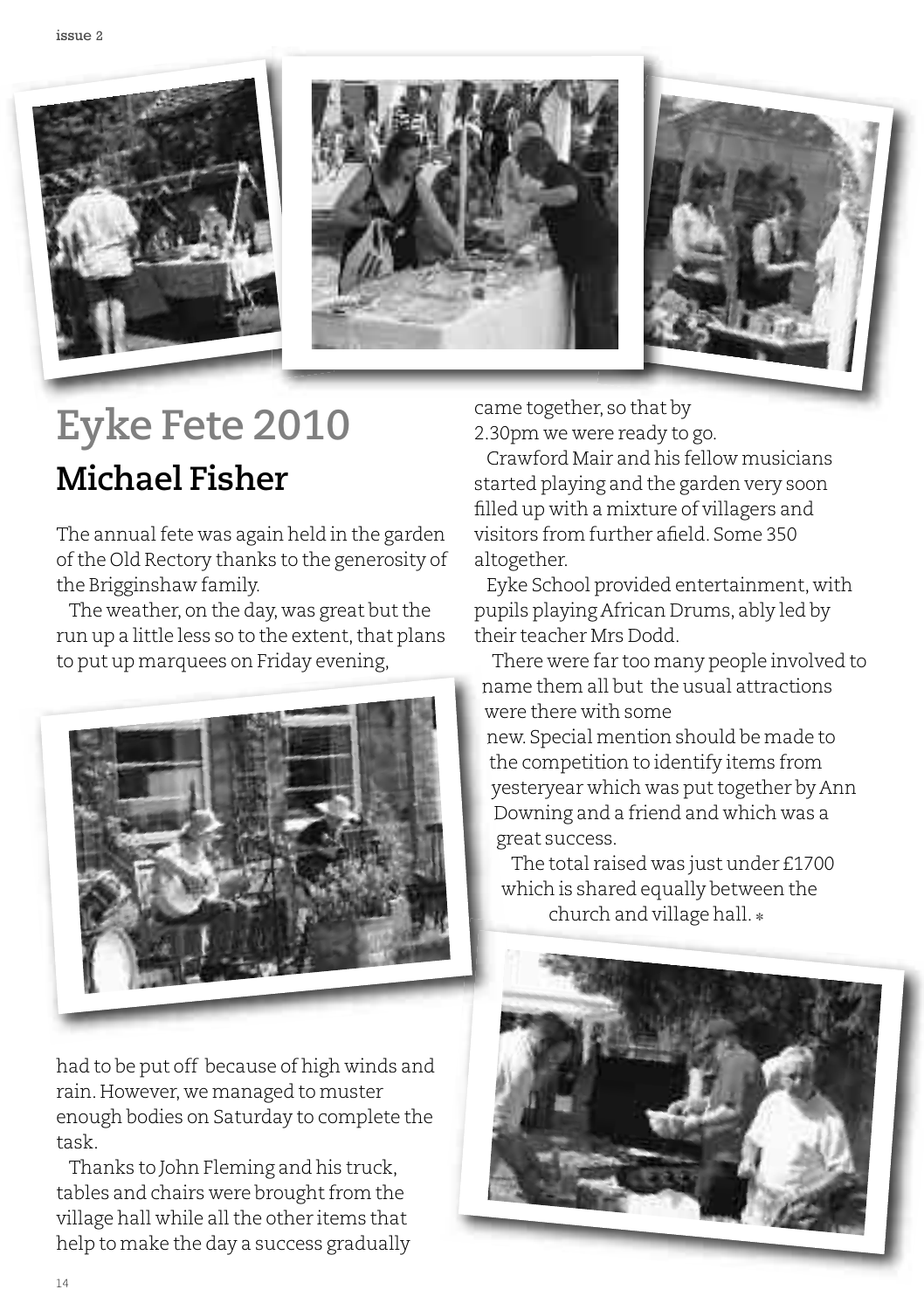## **SANDY'S BEES Sandy Sutch**

Sandy moved to Eyke in 1996 and like many who have been "Suffolk-ated",she feels very fortunate to live in an area so rich in livestock, crops and flowers

he had always harboured a fascination for insects in general and bees in particular and a visit to the Suffolk **S** he had always harboured a fascination<br>for insects in general and bees in<br>particular and a visit to the Suffolk<br>Beekeepers' tent at 2005s' Suffolk Show was to prove extremely well timed. Sandy met LaurieWiseman ofthe Leiston & District Beekeepers' Association atthe Show and that evening when she returned home a loud,pulsing bzzzzzzzz alerted her to the presence of a Primary Swarm of bees that had taken up residence in the quince tree next to the greenhouse. Lucky or what!

The picture above shows the swarm that



consisted of 30,000 to 50,000 bees.It had a diameter of about a foot and had conveniently attached itself to a single branch of the quince tree.

Beekeepers are a friendly lot and Laurie was kind enough to come round the following morning to help. He snipped through the single branch onto which the swarm had secured itself and let the mass of bees drop into a cunningly placed cardboard box.He then took the box to the bees' new resting place and shook the box frantically over a National Beehive he just happened to have brought with him. Most of the bees, including the queen, dropped in.

The National beehive is the most popular



design of beehive in the UK and all components ofthe hive are interchangeable with other National hives – standardisation of equipment makes the management and expansion of bee colonies a great deal easier to handle and easy is usually best.

So far, so good: a day after the Suffolk Show, Sandy had her first colony of bees. It was about this time that she realised how little she knew. Everybody knows that bees make honey but HOW?What do you need to do to encourage them?What are the processes involved?What are the pitfalls?



Within a colony there is a single Queen. After she has mated, on the wing and with as many male (drone) bees as possible, she will usually never leave the beehive again. She will live for up to three years and produce up to 2,000 eggs a day during the late Spring/ Summer busy season.

Male eggs become drones, whose role in life is to impregnate queens, go down the pub and discuss the meaning of life. Female eggs become workers.Workers have many different tasks – collecting pollen, cleaning frames (on which eggs, pollen and honey are stored), guarding the colony against pilferering wasps, hornets and other threats, searching out new sources of food.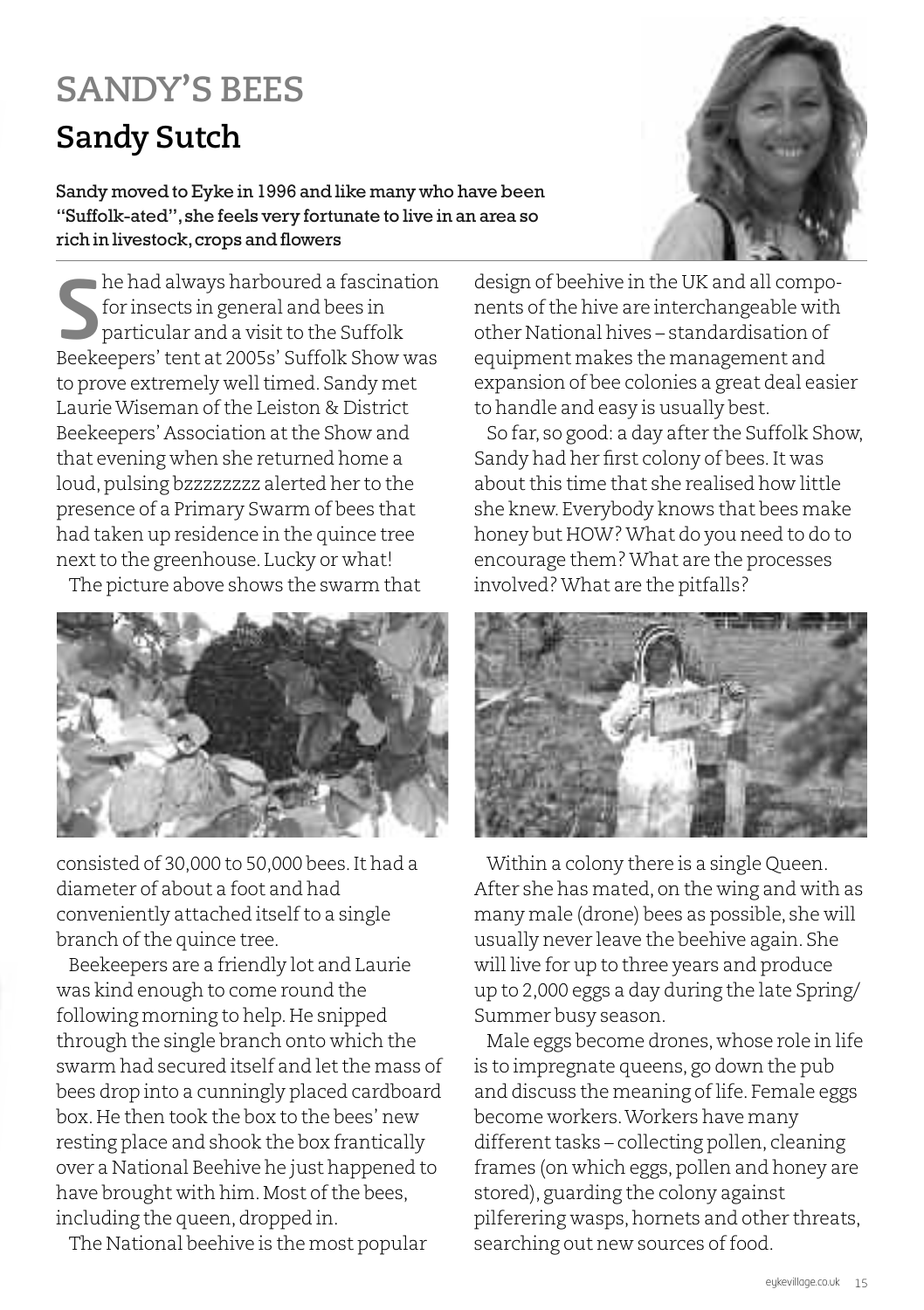

Aided by regular Saturday afternoon visits to the Leiston & District Beekeepers Association, Sandy learnt to safeguard the queen,protect against pest and disease in the hive, provide frames with foundation (beeswax that the bees extrude to store eggs and honey on), weatherproof the hives, ensure room for expansion and storage and to cross her fingers that nothing untoward would happen.

Here is a picture of a frame showing different aspects of the colony's activities.

Starting from the bottom, the semi-circle we can see contains the sealed brood (bee grubs that are ready to chew their way through the protective coating and emerge in to their highly structured world).

The next semi circle (note the empty cells) shows from where bees have already hatched.The workers have cleaned the cells with propolis (sap collected from plants and a natural restorative) and the queen will once again lay eggs in the empty cells and enable the cycle to restart.

The outer semi circle is stores.This is honey, sealed with a wax coating, which the bees have put aside for future consumption and is essential for the survival of the colony.

As Sandy had only introduced the colony to its new home in June 2005 all the honey the bees produced that first year was needed by the bees themselves to make sure they could survive over the forthcoming winter (that's right, the 'stores'). Roughly speaking, an average hive will need about 50lbs of honey to safely over-winter.



Summer 2006 saw the first surplus that appeared ready to be extracted, evidenced by the increasing weight of the hive. At 5am on 2 July she donned her protective bee suit and commenced her 'raid' on the hive. She was hoping to getin and out before the bees were properly awake but life seldom goes according to plan and in fact she had some thousands of extremely irritated bees, divebombing her and clearly quite cross.Don't get mad, get even is certainly a credo the bees follow. Still a bee sting is temporary and learning is permanent. Later that morning she bottled 34 jars of lovely Suffolk honey. Result!

Since then, Sandy has had some success and some failures. Some colonies have simply failed to make it through winter, some bees have swarmed and just disappeared; other swarms have been collected (one fromThe Street) and now thrive.Through trial and error and paying careful attention to disease control,in 2010 she has six hives and should collect a couple of hundred jars of honey this summer.

Einstein once said: "If the bee disappears from the surface of the earth, man would have no more than four years to live.No more bees,no more pollination… no more men!" so try and look fondly on the little blighters.

If you see a swarm in or around Eyke Sandy would love to hear from you and if you fancy a bit of Eyke honey itis available from her at Reeves Hall, Eyke at £4.00 a jar (454 grams/1 pound) on (01394) 460648 ✽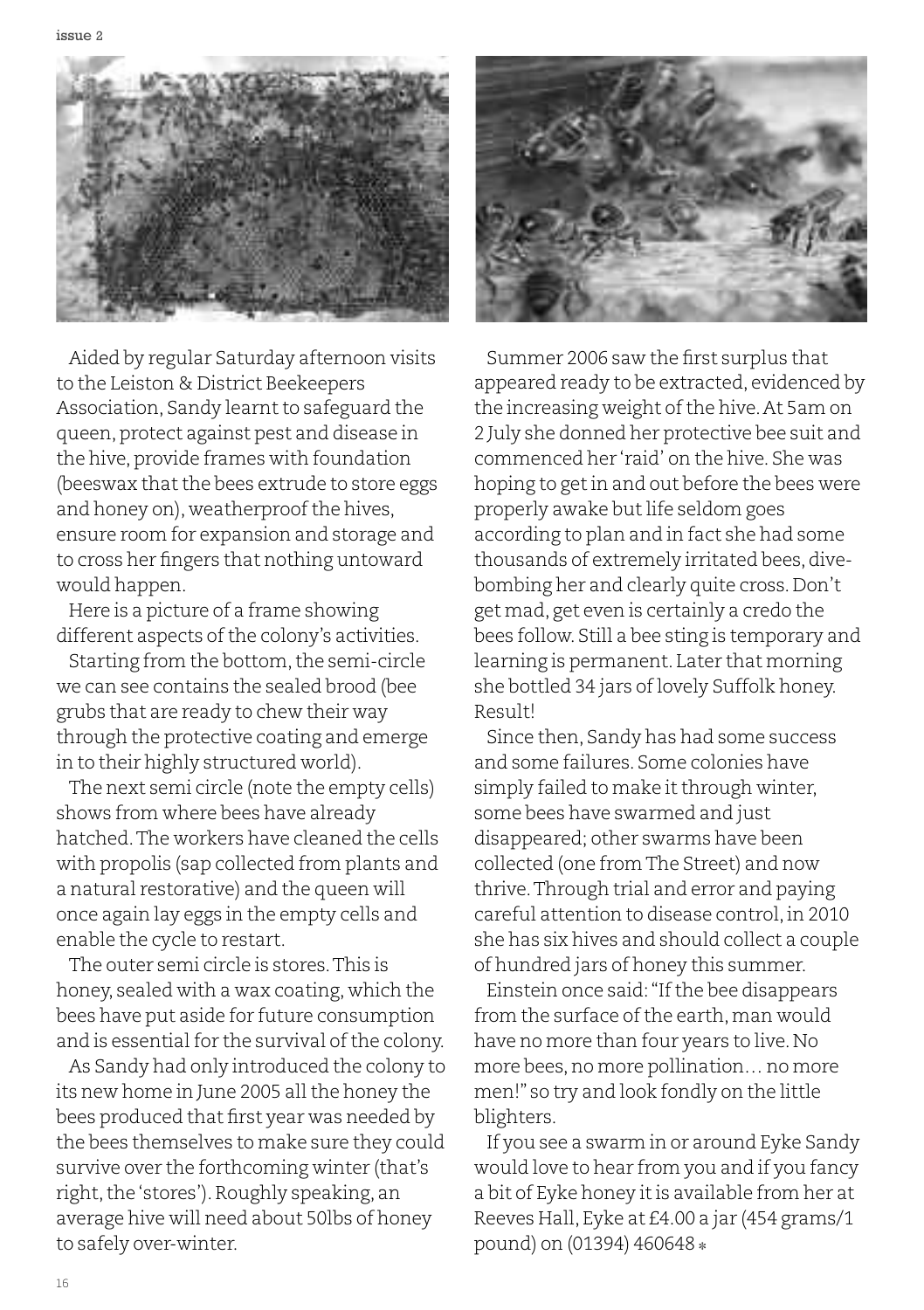## Chimney Sweep Philip **Hawes**



**Telephone Wickham Market 01728 746 925**

JUST **TILES** 

Mosaic Specialist **Mosaic Specialist Ceramic • Slate • Terracotta • Marble •**

.<br>Visit your Local Specialist

**and Smithfield, Melton,** Woodbridge, Suffolk IP12 1NH

> Tel: Woodbridge 01394 382 067



**Old Church Road, Melton, Woodbridge, Suffolk, IP13 6DH Telephone: 01394 388 777**

- Montessori education in a brand new purpose-built setting that has been designed to provide an active & dynamic environment for 2<sup>1/2</sup> to 5 year olds
- Opening hours: Monday to Friday 8.30am to 3.30pm
- Government funded sessions available. •
- All staff members are fully qualified and experienced Montessori teachers

**Email: [learning@rectorygardenmontessori.co.uk](mailto:learning@rectorygardenmontessori.co.uk)**



Wickham Market Suffolk IP13 0QU Tel 01728 747 901 or 746 615